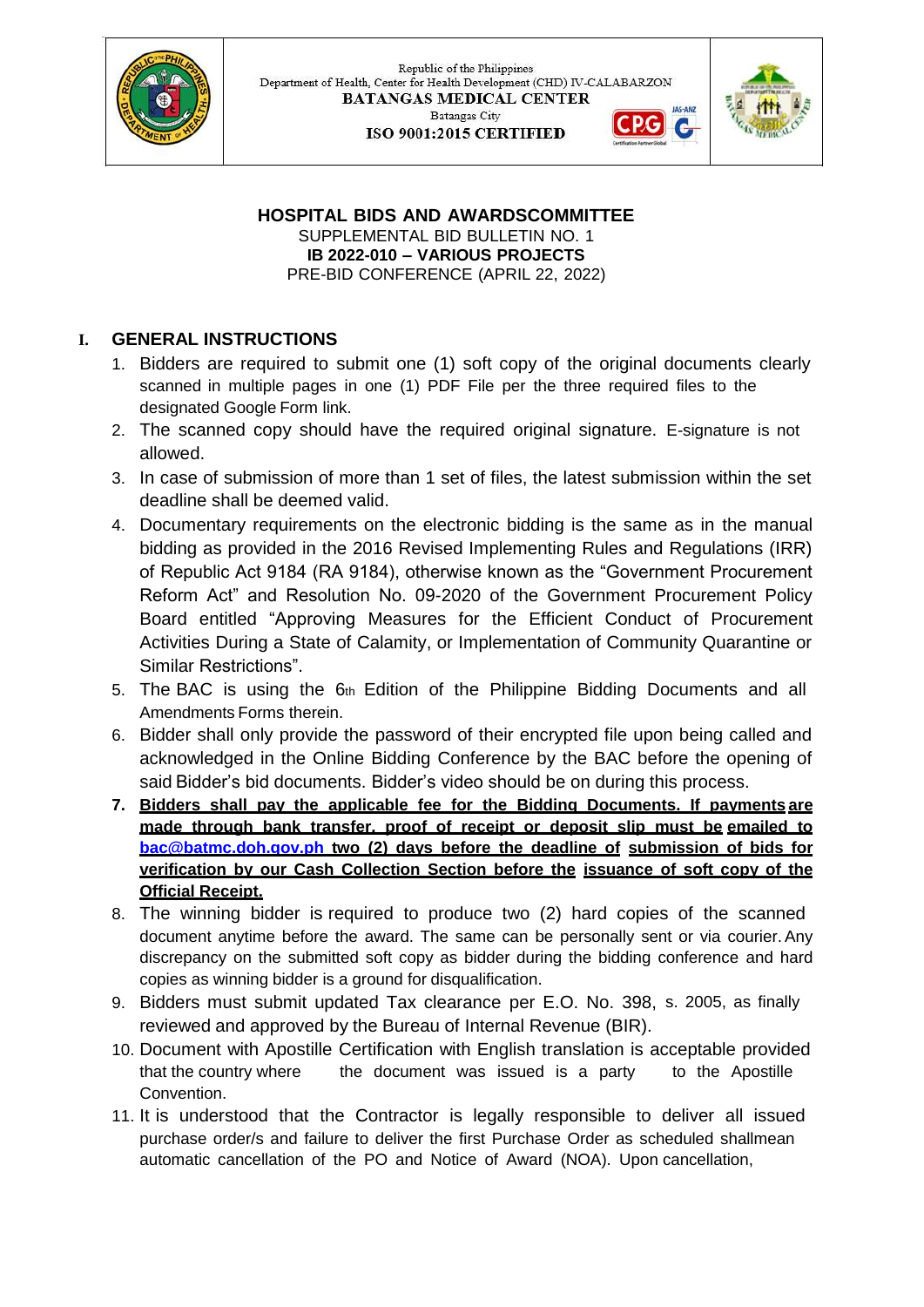



the BAC shall proceed to qualify the second lowest bidder if applicable;or proceed to Negotiated Procurement. The Winning Contractor who failed to deliver shall shoulder the price difference (from the second lowest bidder) of the item in addition to the acquired liquidated damages.

- 12. In lieu of the Certificate of Ongoing Projects/Accomplishments, Bidders must present their progress report or percentage of partial accomplishment, together with their contracts, awards, and proof of deliveries such as sales invoice.
- 13. Bidders must specify in the Technical Specifications Form under Bidder's Offer, Technical Specifications Column the exact specifications they are offering submitted against each of the individual parameters. Aside from stating the specific offer, bidders must also state either "Comply" or "Not Comply" under the Bidder's Offer, Statement of Compliance Column. For items with NO BID, bidders must state "No Bid/Not Comply" under the Bidder's Offer Column. The bids with incomplete and incorrect filled out Technical Specifications Form will be disqualified.
- 14. Bidders may include only the list of supplies WITH BID in their Financial Proposal Form but must completely fill-out the Bidder's Offer; Unit Cost and Total Cost Columns, and indicate the Total Bid Amount.
- 15. Bidder must have an SLCC that is at least one (1) contract similar to the Project to be bid, and whose value, adjusted to current prices using the Philippine Statistics Authority (PSA) consumer price indices must be at least equivalent to:
	- For the procurement of Non-expendable Supplies and Services: The Bidder must have completed a single contract that is similar to this Project, equivalent to at least fifty percent (50%) of the TOTAL ABC of the PROJECT.
	- For the procurement of Expendable Supplies: The Bidder must have completed a single contract that is similar to this Project, equivalent to at least twenty-five percent (25%) of the TOTAL ABC of the PROJECT.
- 16. If there is no single completed contract for the required amount, the bidder may submit at least two (2) completed similar contracts and the aggregate contract amounts should be equivalent to at least the percentage of the ABC as required above and the largest of these similar contracts must be equivalent to at least half ofthe percentage of the ABC as required.
- 17. A contract shall only be considered "similar" to the contract to be bid if it is of similar nature.
- 18. The Bidder's SLCC should have been completed within five (5) years prior to the deadline for the submission and receipt of bids.
	- **19. With regards to the documents supporting the Statement Identifying the SingleLargest Completed Contract (SLCC), in lieu of Contract, Certificate of Completion and Certificate of Acceptance, the BAC shall accept Notice of Award (NOA) or Purchase Order (PO), Sales Invoice and Official Receipt (OR), respectively.**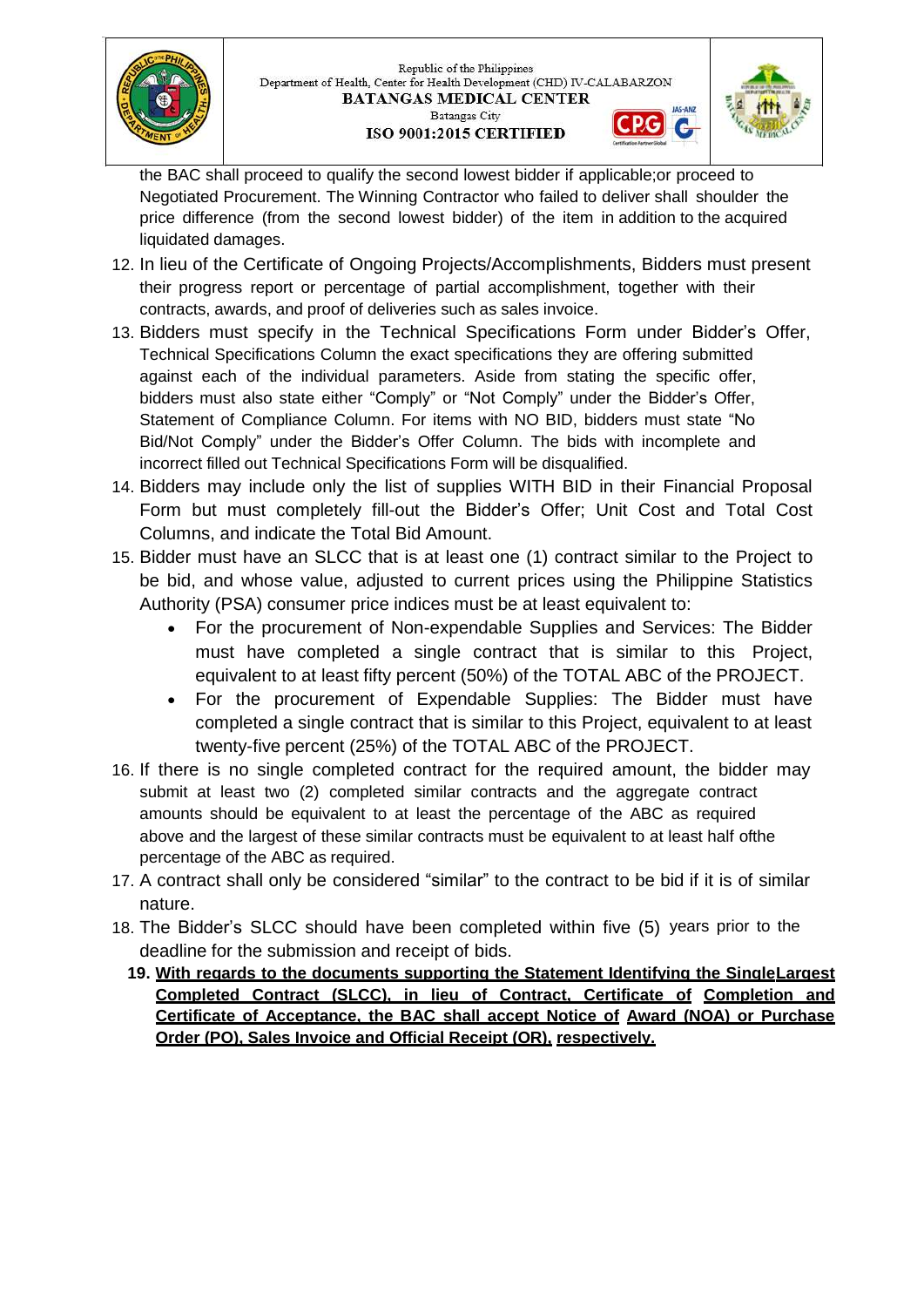

#### Republic of the Philippines<br>Department of Health, Center for Health Development (CHD) IV-CALABARZON<br>BATANGAS MEDICAL CENTER **JAS-ANZ** Batangas City **CPG** G ISO 9001:2015 CERTIFIED



| <b>QUERY</b>                                                                                                                                                                   | <b>RESPONSE</b>                                                                                                                                                                                                                                                                                                                                                                                                                                                                                                                   |                     |  |
|--------------------------------------------------------------------------------------------------------------------------------------------------------------------------------|-----------------------------------------------------------------------------------------------------------------------------------------------------------------------------------------------------------------------------------------------------------------------------------------------------------------------------------------------------------------------------------------------------------------------------------------------------------------------------------------------------------------------------------|---------------------|--|
| Whether the committee requires CPR<br>or Exclusive Distributorship in the<br>bidding of IB2022-010E Supply and<br>Delivery of Various Medical and<br>Surgical Supplies - Rebid | The Certificate of Product Registration or Certificate<br>of Exclusive Distributorship is not always mandatory,<br>only when applicable.                                                                                                                                                                                                                                                                                                                                                                                          |                     |  |
| Whether the bidding documents fee<br>could bereconsidered and be based on<br>the total ABC of the items with bid only.                                                         | Section 4.2 of the General Guidelines on the Sale of<br><b>Bidding Documents states</b><br>"As required in Section 21.1(f) of the IRR of RA<br>9184, the price of the bidding documents must be<br>included in the Invitation to Bid/Request for<br>Expression of Interest in order to inform<br>all<br><b>bidders</b><br>of<br>its<br>the<br><b>prospective</b><br>of<br>cost<br>acquisition."<br>Thus, the following Bid Docs Fee as reflected in the<br>posted Invitation to Bid for IB2022-010 Various<br>Projects are final: |                     |  |
|                                                                                                                                                                                |                                                                                                                                                                                                                                                                                                                                                                                                                                                                                                                                   | <b>Bid Docs Fee</b> |  |
|                                                                                                                                                                                | Projects<br>Delivery<br>Supply<br>and<br>of<br>Various Office Supplies -<br>Rebid                                                                                                                                                                                                                                                                                                                                                                                                                                                 | 500.00              |  |
|                                                                                                                                                                                | Supply and<br>Delivery<br>of<br>Internet Subscription for<br>Radiation<br>Oncology<br>Department - Rebid                                                                                                                                                                                                                                                                                                                                                                                                                          | 500.00              |  |
|                                                                                                                                                                                | of<br>Supply and Delivery<br>Laboratory Reagents and<br>Supplies - Rebid                                                                                                                                                                                                                                                                                                                                                                                                                                                          | 500.00              |  |
|                                                                                                                                                                                | Supply and Delivery<br>0t<br>Software Subscription -<br>Rebid                                                                                                                                                                                                                                                                                                                                                                                                                                                                     | 5,000.00            |  |
|                                                                                                                                                                                | Supply and Delivery of<br>Various Medical and Surgical<br>Supplies - Rebid                                                                                                                                                                                                                                                                                                                                                                                                                                                        | 5,000.00            |  |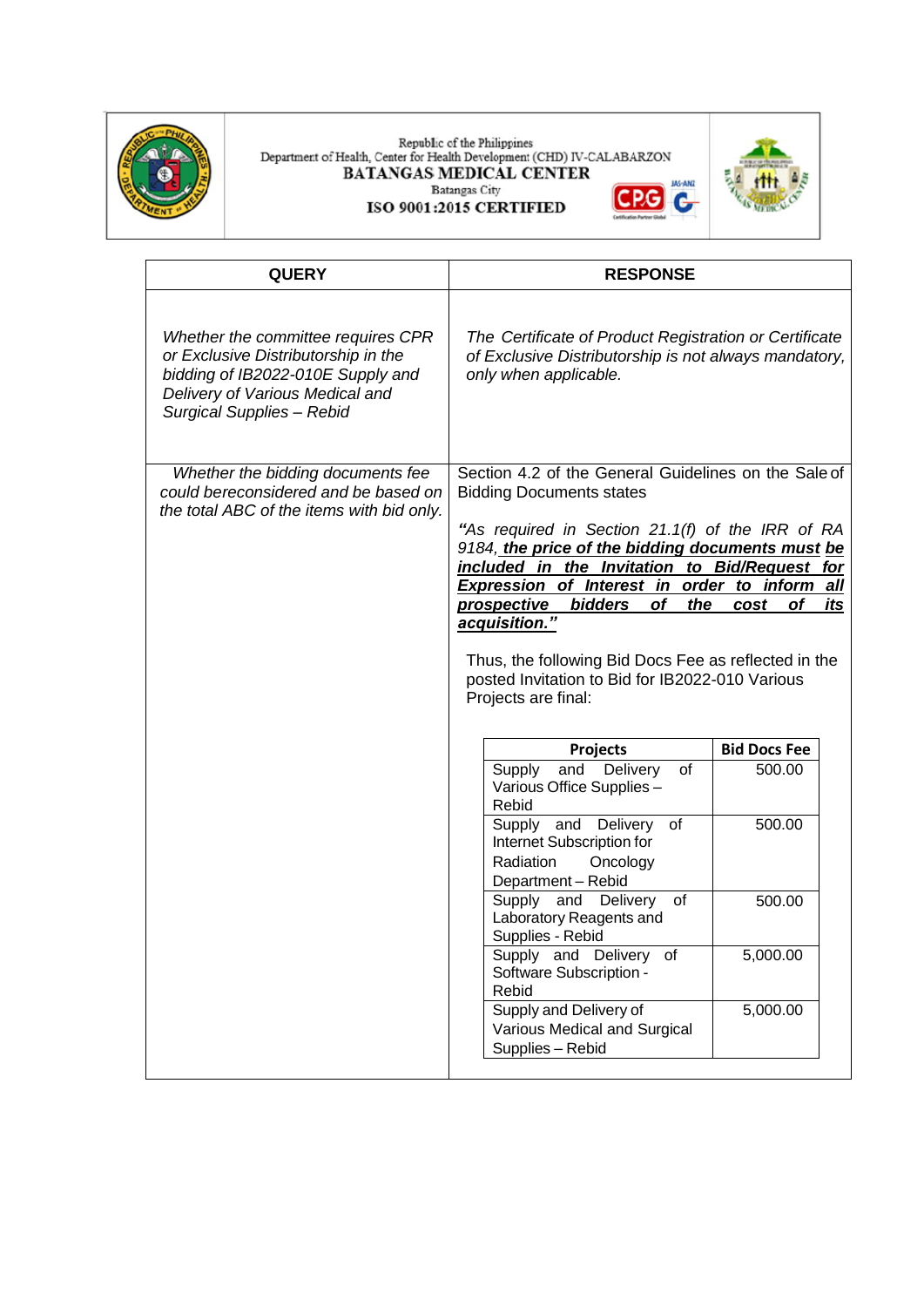

Republic of the Philippines Department of Health, Center for Health Development (CHD) IV-CALABARZON **BATANGAS MEDICAL CENTER Batangas City** ISO 9001:2015 CERTIFIED



**JAS-ANG** 

G

II. Amendments on the **Section VII. Technical Specifications/Terms of Reference** as per Pre-Bidding Conference conducted last April 22, 2022 as follows:

### **A. IB2022-010D - Supply and Delivery ofSoftware Subscription – Rebid**

| $\sim$<br>$\check{ }$<br>_________ |
|------------------------------------|
|                                    |

| NO. | <b>FROM</b>                                          |                                                              |
|-----|------------------------------------------------------|--------------------------------------------------------------|
|     | SOFTWARE, MICROSOFT OFFICE Home<br>and Business 2019 | SOFTWARE, MICROSOFT OFFICE Home<br>and Business 2019 or 2021 |

## **B. IB2022-010E - Supply and Delivery of Various Medical and Surgical Supplies – Rebid**

#### LINE ITEM BIDDING

| NO. | <b>FROM</b>                                                                                      | TO                                                                                                                          |
|-----|--------------------------------------------------------------------------------------------------|-----------------------------------------------------------------------------------------------------------------------------|
| 30  | STERILE KNOT TIES 2-0, STERILE, MADE<br>OF COTTON, NON-ABSORBABLE,<br>LENGTH: 18X10 STRANDS      | <b>TO RETAIN</b>                                                                                                            |
| 31  | STERILE KNOT TIES 3-0, STERILE, MADE<br>OF COTTON, NON-ABSORBABLE,<br>LENGTH: 18X10 STRANDS      | <b>TO RETAIN</b>                                                                                                            |
| 38  | ECG PAPER, FOR EDAN SE 1200<br>EXPRESS, Z-FOLD RED GRID THERMAL<br>RECORDING PAPER 215MM X 280MM | ECG PAPER, FOR EDAN SE 1200<br>EXPRESS, Z-FOLD RED GRID THERMAL<br>RECORDING PAPER 215MM X 280MM<br>(10 PADS/ROLLS PER BOX) |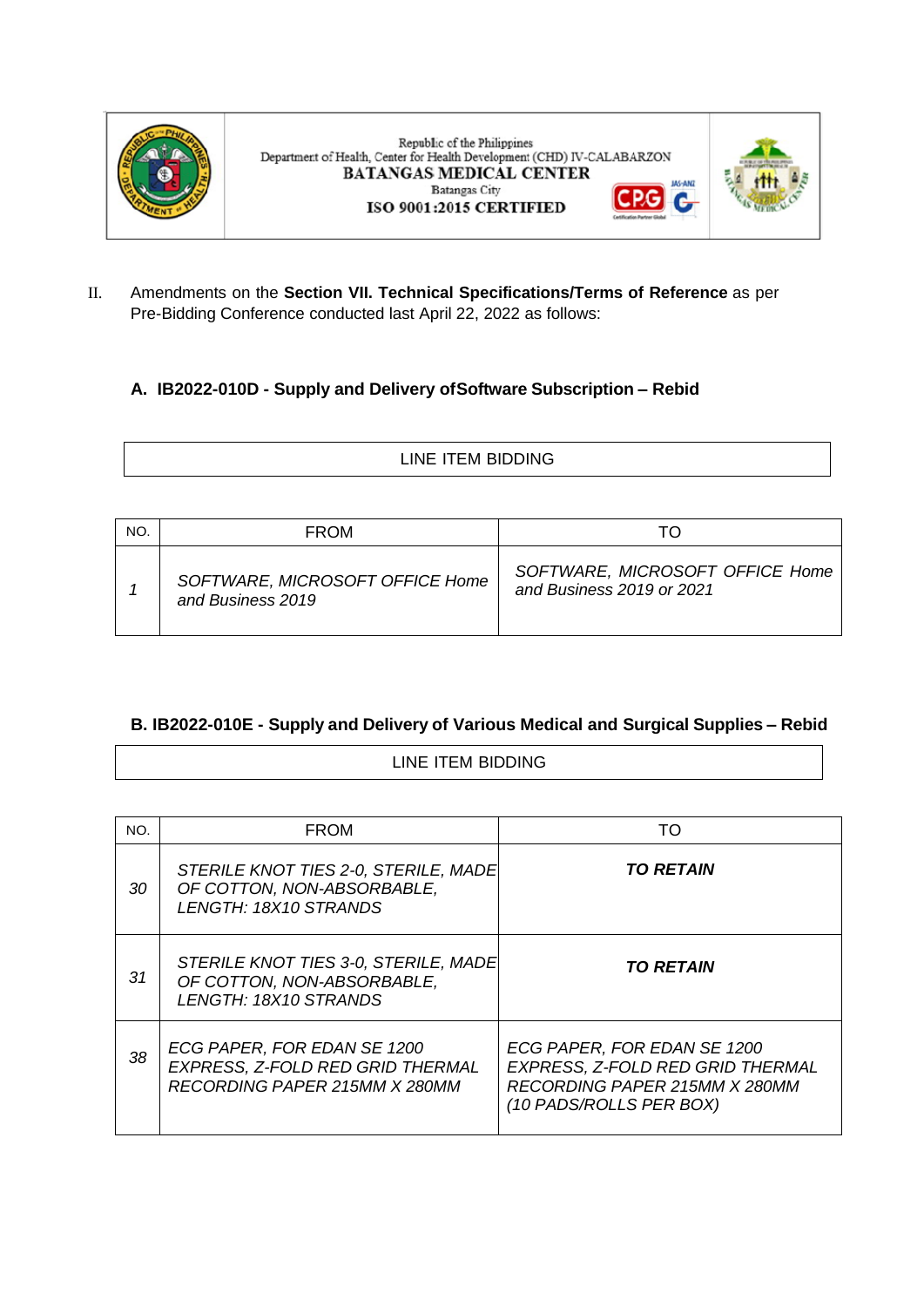

Republic of the Philippines Department of Health, Center for Health Development (CHD) IV-CALABARZON **BATANGAS MEDICAL CENTER** JAS-ANZ **Batangas City** G ISO 9001:2015 CERTIFIED



This Supplemental / Bid Bulletin shall form part of the Bidding Documents. Any provisions in the Bidding Documents inconsistent herewith is hereby amended, modified and superseded accordingly.

For guidance and information of all concerned.

**(Sgd.) MERLITA G. PUBLICO, MD, FPAFP, MHA** Chairperson, HBAC

Received by the bidder:

Signature over printed name Date Received: